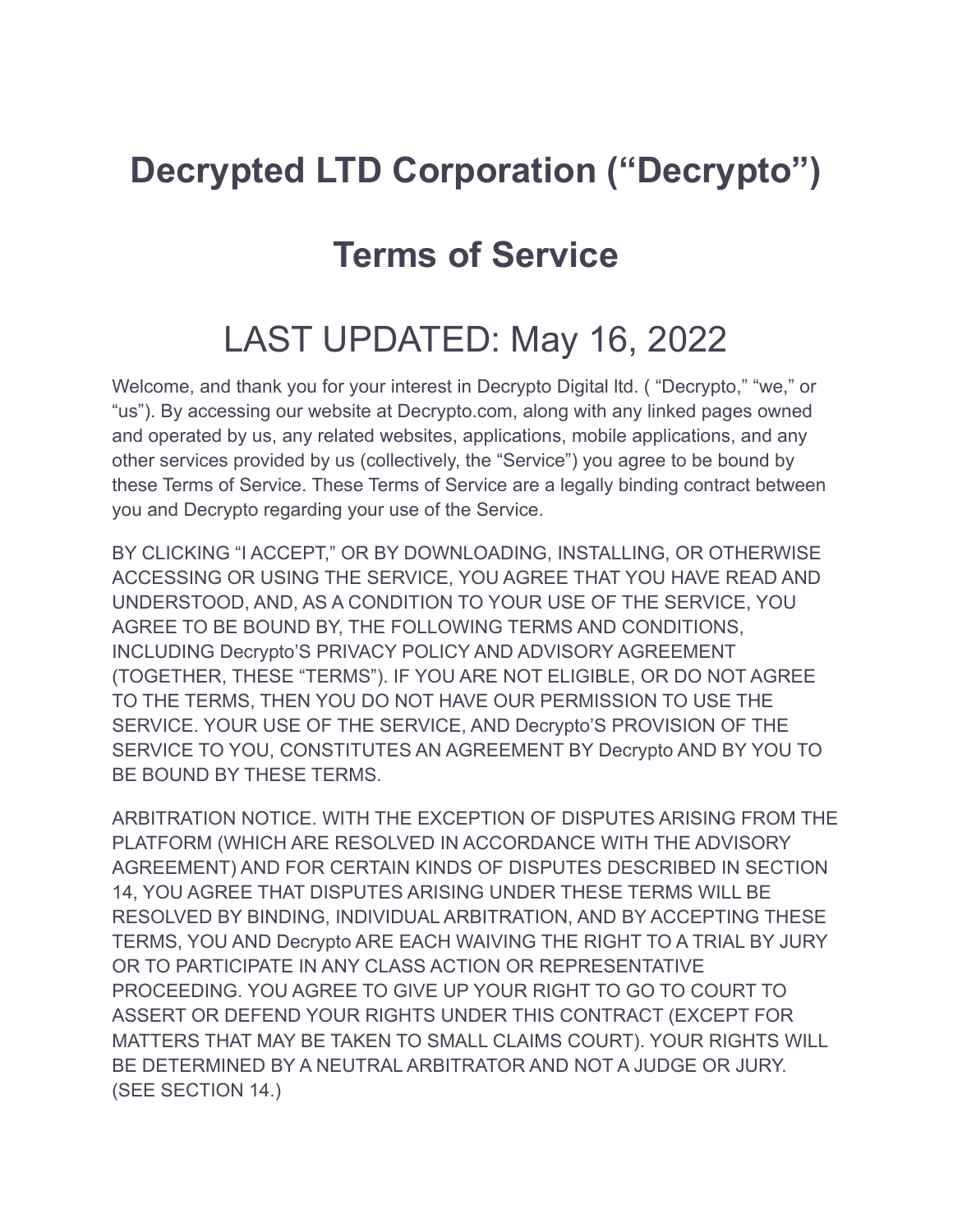ADDITIONAL TERMS. For the avoidance of doubt, if you are using the Platform (defined below), you are subject to the additional terms as set forth in the Investment Advisory Agreement (the "Advisory Agreement"), which is incorporated by this reference into, and made a part of, these Terms. To the extent that the Advisory Agreement conflicts with these Terms, the terms contained in the Advisory Agreement will control.

- 1. 1.Decrypto Service Overview.Decrypto is an investment adviser. Decrypto's Service includes a crypto asset investment platform (the "Platform") that allows registered users (each, a "Client") investment exposure to portfolios (the "Portfolios") of crypto assets ("Crypto Assets") that are managed by Decrypto to reflect different investment goals and risk profiles. Clients are individual or institutional investors. Each Client appoints Decrypto as investment adviser with respect to the Crypto Assets placed by the Client in the Client's account with Decrypto (the "Advisory Account").
- 2. 2.Eligibility.You must be at least 18-years old, or of the legal age in your jurisdiction to form a binding contract if that age is greater than 18 years of age, to register to use the Service. By agreeing to these Terms, you represent and warrant to us that: (a) you are at least 18-years old; (b) you have not previously been suspended or removed from the Service; and (c) your registration and your use of the Service is in compliance with any and all applicable laws and regulations. If you are an entity, organization, or company, the individual accepting these Terms on your behalf represents and warrants that they have the right, authority and capacity to bind you to these Terms and you agree to be bound by these Terms set forth herein
- 3. 3.Accounts and Registration.To use and/or access most features of the Service, you must register for an account. When you register for an account, you will be asked to provide us with some information about yourself, such as your name, email address, or other contact information ("User ID"). You agree that the information you provide to us upon registration and at all other times, is true, accurate, current and complete, and that you will promptly keep it accurate and up to date with any changes. Failure to do so shall constitute a breach of these Terms of Service, which may result in the immediate termination of your user account. You may not enter, select or use a false name or an email address owned or controlled by another person with the intent to impersonate that person. You will also be required to verify your identity through a third-party identity verification platform, Veriff. When you register, you will be asked to provide a User ID and password. You are solely responsible for maintaining the confidentiality of your account and password, and you accept responsibility for all activities that occur under your account. Any User ID and password provided to you for your access to the Service shall be for your personal use only. If you believe that your account is no longer secure, you agree to immediately notify us of any unauthorized use of your User ID and password at support@decrypto.com. When you register an account, you will be required to enter into the Advisory Agreement
- 4. 4.Fees and Expenses.For Decrypto's advisory services provided through the Platform, you agree to pay the fees and bear the expenses set forth in the Advisory Agreement.
- 5. 5.Licenses.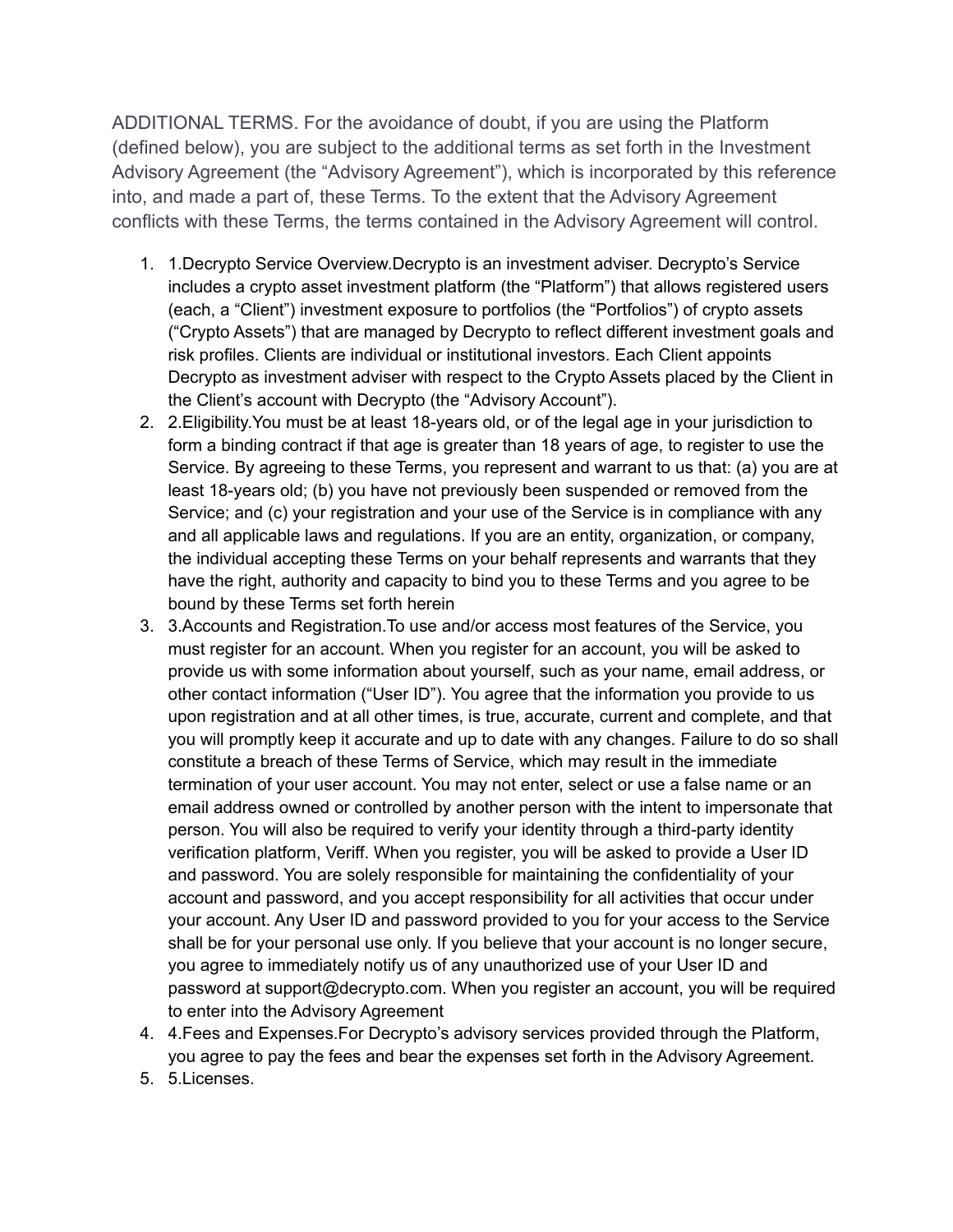- 1. 5.1Limited License.Subject to your complete and ongoing compliance with these Terms, Decrypto grants you, solely for your personal, non-commercial use, a limited, non-exclusive, non-transferable, non-sublicensable, revocable license to: (a) install and use one object code copy of any mobile application associated with the Service obtained from a legitimate marketplace (whether installed by you or pre-installed on your mobile device by the device manufacturer) on a mobile device that you own or control; and (b) access and use the Service.
- 2. 5.2License Restrictions.Except and solely to the extent such a restriction is impermissible under applicable law, you may not: (a) reproduce, distribute, publicly display, or publicly perform the Service; (b) make modifications to the Service; or (c) interfere with or circumvent any feature of the Service, including any security or access control mechanism. If you are prohibited under applicable law from using the Service, you may not use it.
- 3. 5.3Feedback.If you choose to provide input and suggestions regarding problems with or proposed modifications or improvements to the Service ("Feedback"), then you hereby grant Decrypto an unrestricted, perpetual, irrevocable, non-exclusive, fully-paid, royalty-free right to make use of the Feedback in any manner and for any purpose, including to improve the Service and create other products and services. Your feedback is welcome and encouraged. You may submit feedback at any time by emailing us at support@decrypto.com
- 6. 6.Ownership; Proprietary Rights.The Service is owned and operated by Decrypto. The visual interfaces, graphics, design, compilation, information, data, computer code (including source code or object code), products, software, services, and all other elements of the Service ("Materials") provided by Decrypto are protected by intellectual property and other laws. All Materials included in the Service are the property of Decrypto or its third-party licensors. Except as expressly authorized by Decrypto, you may not make use of the Materials. Decrypto reserves all rights to the Materials not granted expressly in these Terms.
- 7. 7.Third-Party Terms.
	- 1. 7.1Third-Party Services and Linked Websites.Decrypto may provide tools through the Service that enable you to export information to third-party services. By using one of these tools, you agree that Decrypto may transfer that information to the applicable third-party service. Third-party services are not under Decrypto's control, and, to the fullest extent permitted by law, Decrypto is not responsible for any third-party service's use of your exported information. Certain content may be furnished by third parties. Such content ("Third Party Content") is not advice created or provided by Decrypto and does not constitute a recommendation to buy, sell, or hold any security or securities. Decrypto does not monitor, supervise or endorse any Third Party Content and no affiliate of Decrypto is responsible or will be liable for any Third Party Content. Reliance on any Third Party Content is at your own risk. The Service may also contain links to third-party websites. Linked websites are not under Decrypto's control, and Decrypto is not responsible for their content, nor the products and services offered by or on third-party websites.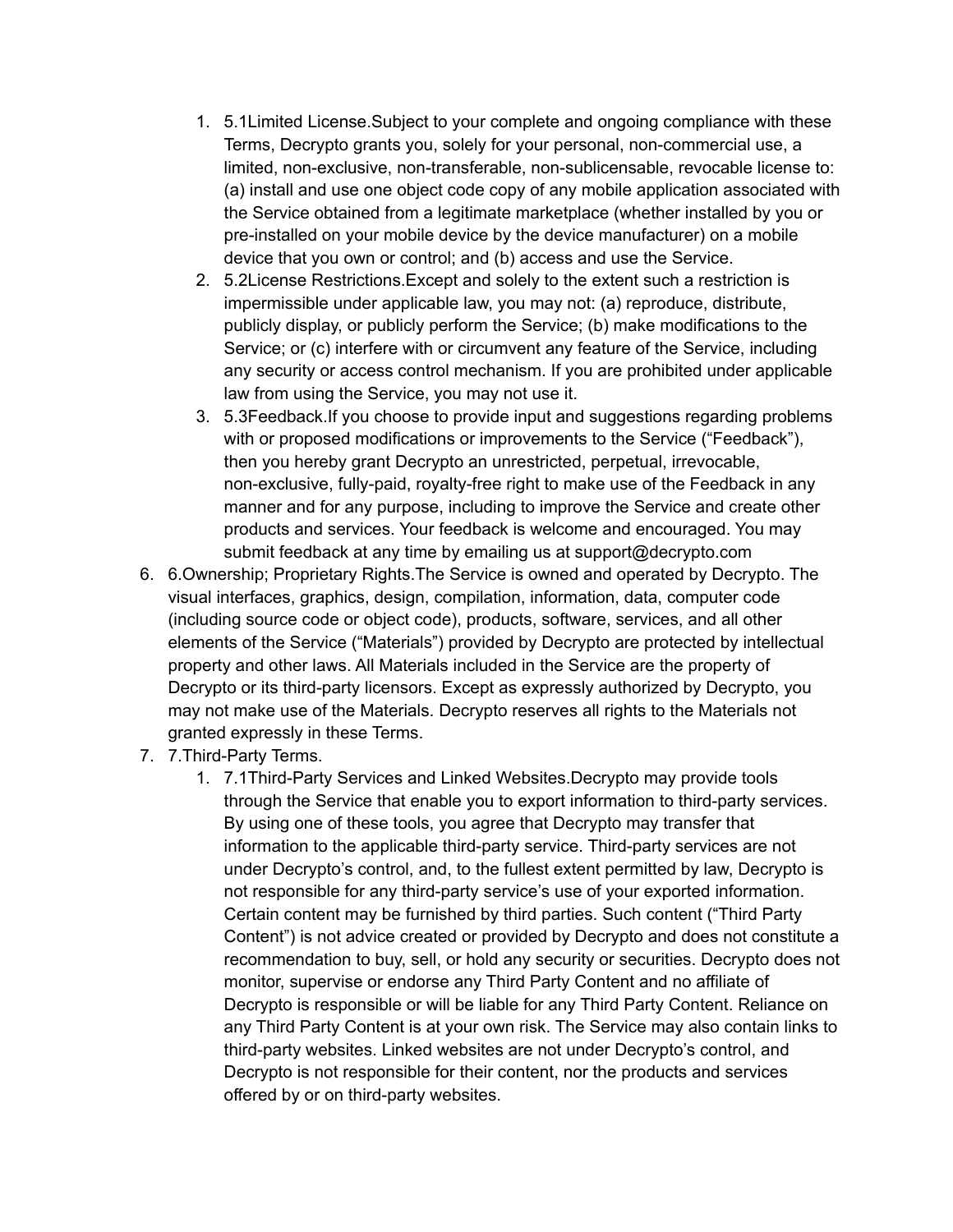- 2. 7.2Third-Party Software.The Service may include or incorporate third-party software components that are generally available free of charge under licenses granting recipients broad rights to copy, modify, and distribute those components ("Third-Party Components"). Although the Service is provided to you subject to these Terms, nothing in these Terms prevents, restricts, or is intended to prevent or restrict you from obtaining Third-Party Components under the applicable third-party licenses or to limit your use of Third-Party Components under those third-party licenses.
- 8. 8.Prohibited Conduct.BY USING THE SERVICE, YOU AGREE NOT TO:
- 9. (a)use the Service for any illegal purpose or in violation of any local, state, national, or international law;
- 10. (b)violate any rules, regulations or laws of the Financial Industry Regulatory Authority, Inc., the Securities and Exchange Commission, the Commodities Futures Trading Commission, any state securities agency, any securities exchange or association, or any commodities or futures contract market or association;
- 11. (c)violate any terms and conditions of any Additional Terms (defined below) including the Advisory Agreement;
- 12. (d)harass, threaten, demean, embarrass, bully, or otherwise harm any other user of the Service;
- 13. (e)violate, or encourage others to violate, any right of a third party, including by infringing or misappropriating any third-party intellectual property right;
- 14. (f)interfere with security-related features of the Service or any user's enjoyment of the Service, including by: (i) using any device, software or routine to interfere or attempt to interfere with the proper working of the Service, or any activity conducted on the Service, (ii) disabling or circumventing features that prevent or limit use or copying of any content, (iii) attempting to decipher, decompile, disassemble or reverse engineer any of the software or source code comprising or making up the Service except to the extent that the activity is expressly permitted by applicable law, (iv) uploading or otherwise disseminating any virus, adware, spyware, worm, or other malicious code, (v) disrupting any network, equipment, or server connected to or used to provide the Service, (vi) disabling, overburdening, impairing, damaging or hijacking the operation of any hardware, software or telecommunications equipment or any other aspect of the Service or communications equipment and computers connected to the Service, (vii) accessing, tampering with or using non-public areas of the Service, Decrypto's (and its hosting company's) computer systems and infrastructure or the technical delivery systems of Decrypto's providers, (viii) creating a new account with Decrypto, without Decrypto's express written consent, if Decrypto has previously disabled or suspended an account of yours, or (ix) using the Service, without Decrypto's express written consent, for any commercial or unauthorized purpose, (x) gaining unauthorized access to the Service, to other Clients' accounts, names or personally identifiable information, or to other computers or websites connected or linked to the Service, (xi) bypassing any approved software through which the Service is made available, (xii) framing or linking to any of the materials or information available on the Service, or (xiii) interfering with or disrupting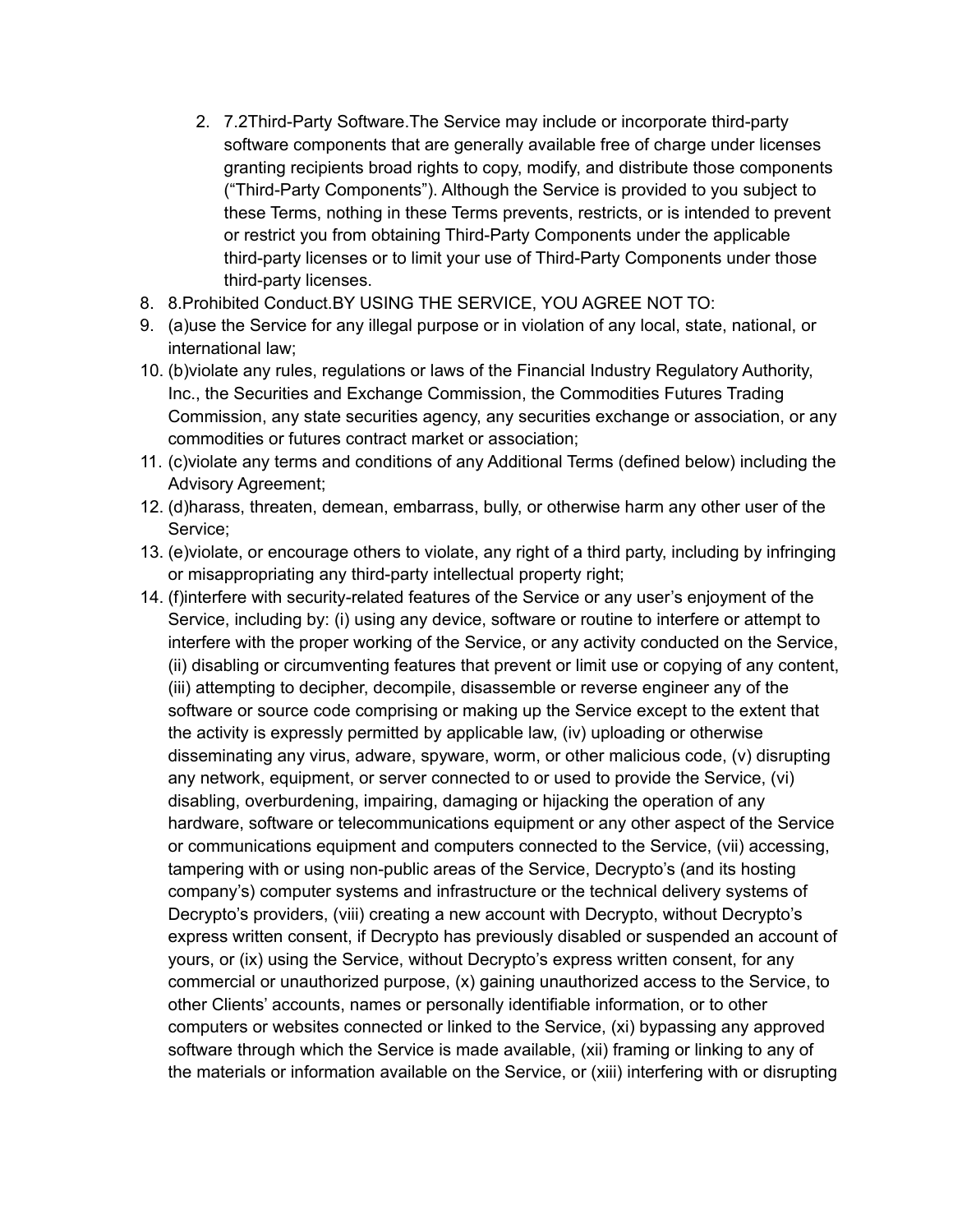the Service, networks or servers connected to the Service or violate the regulations, policies or procedures of those networks or servers;

- 15. (g)provide any false information or perform any fraudulent activity including impersonating any person or entity, claiming a false affiliation, accessing any other Service account without permission, or falsifying your age or date of birth;
- 16. (h)sell or otherwise transfer the access granted under these Terms or any Materials or any right or ability to view, access, or use any Materials; or
- 17. (i)attempt to do any of the acts described in this Section 8 or assist or permit any person in engaging in any of the acts described in this Section 8.
- 18. 9.Modification of Terms.We reserve the right to change these Terms on a going-forward basis at any time upon 7 days' notice. Please check these Terms periodically for changes. If a change to these Terms materially modifies your rights or obligations, we may require that you accept the modified Terms in order to continue to use the Service. Material modifications are effective upon the earliest of your receipt of notice or acceptance of the modified Terms. Immaterial modifications are effective upon publication. Except as expressly permitted in this Section 9, these Terms may be amended only by a written agreement signed by authorized representatives of the parties to these Terms. Disputes arising under these Terms will be resolved in accordance with the version of these Terms that was in effect at the time the dispute arose.
- 19. 10.Term, Termination, and Modification of the Service.
- 20. 10.1Term.These Terms are effective beginning when you accept the Terms or first download, install, access, or use the Service, and ending when terminated as described in Section 10.2. These Terms of Service, as amended from time to time, will remain in full force and effect while you use the Service or use any content that you have obtained from Decrypto.
- 21. 10.2Termination.If you violate any provision of these Terms, your authorization to access the Service and these Terms automatically terminate. These Terms will also automatically terminate upon termination of the Advisory Agreement. In addition, Decrypto may, at its sole discretion, terminate these Terms or your account on the Service, or suspend or terminate your access to the Service, at any time for any reason or no reason. Decrypto will provide notice of the termination unless a court order or other legal process prohibits the Decrypto from providing such notice. You may terminate your account and these Terms at any time by through the Platform's dashboard or by contacting customer service at support@decrypto.com. Any provisions in these Terms of Service that by their nature or as specified hereunder are intended to continue beyond termination or expiration of these Terms of Service shall survive any termination or expiration of these Terms of Service.
- 22. 10.3Effect of Termination.Upon termination of these Terms: (a) your license rights will terminate and you must immediately cease all use of the Service; (b) you will no longer be authorized to access your account or the Service; (c) you must pay Decrypto any unpaid amount that was due prior to termination; and (d) all payment obligations accrued prior to termination and Sections 5.3, 6, 10.3, 11, 12, 13, 14, and 15 will survive. The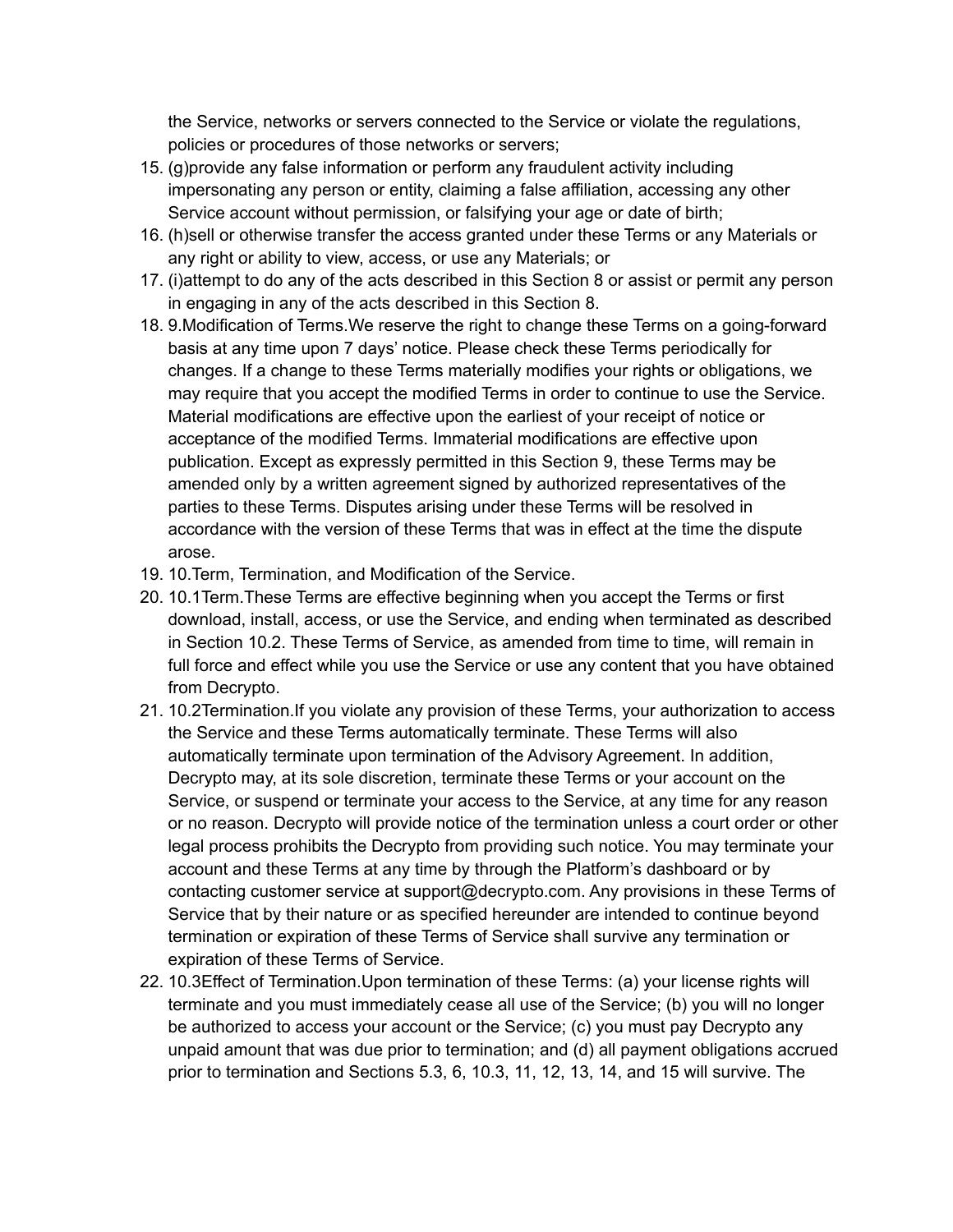Crypto Assets held in the Advisory Account will be liquidated as set forth in the Advisory Agreement and all assets in the account will be distributed as directed by you.

- 23. 10.4Modification of the Services.Decrypto reserves the right to modify or discontinue the Service at any time (including by limiting or discontinuing certain features of the Service), temporarily or permanently, without notice to you. Decrypto will have no liability for any change to the Service or any suspension or termination of your access to or use of the Service.
- 24. 11.Indemnity.To the fullest extent permitted by law, you are responsible for your use of the Service, and you will defend and indemnify Decrypto, its affiliates and their respective shareholders, directors, managers, members, officers, employees, consultants, and agents (together, the "Decrypto Entities") from and against every claim or demand brought by a third party, and any related liability, damage, loss, and expense, including attorneys' fees and costs, arising out of or connected with: (a) your unauthorized use of, or misuse of, the Service; (b) your violation of any portion of these Terms, any representation, warranty, or agreement referenced in these Terms, or any applicable law or regulation; (c) your violation of any third-party right, including any intellectual property right or publicity, confidentiality, other property, or privacy right; or (d) any dispute or issue between you and any third party. We reserve the right, at our own expense, to assume the exclusive defense and control of any matter otherwise subject to indemnification by you (without limiting your indemnification obligations with respect to that matter), and in that case, you agree to cooperate with our defense of those claims. These indemnification obligations are in addition to any indemnification obligations set forth in the Advisory Agreement.
- 25. 12.Disclaimers; No Warranties.
- 26. 12.1INVESTMENTS IN CRYPTO ASSETS ARE HIGHLY SPECULATIVE. INVESTMENTS IN CRYPTO ASSETS ARE NOT INSURED OR GUARANTEED BY THE FEDERAL DEPOSIT INSURANCE CORPORATION (FDIC) OR ANY OTHER GOVERNMENTAL AGENCY. YOU ARE SOLELY RESPONSIBLE FOR EVALUATING THE MERITS AND RISKS ASSOCIATED WITH THE USE OF ANY INFORMATION, MATERIALS, CONTENT, USER CONTENT, OR THIRD PARTY CONTENT PROVIDED THROUGH THE SERVICE BEFORE MAKING ANY DECISIONS BASED ON SUCH CONTENT. AS A USER OF THE SERVICE, YOU ALONE ARE RESPONSIBLE FOR DETERMINING WHETHER ANY CONTENT, PRODUCT, SERVICE, SECURITY, OR OTHER FINANCIAL INSTRUMENT MENTIONED ON THE SERVICE (OUTSIDE OF THE PLATFORM) IS SUITABLE FOR YOUR PERSONAL FINANCIAL PURPOSES. PAST PERFORMANCE DATA, PERFORMANCE GRAPHS OR OTHER HISTORICAL INFORMATION ARE NOT A GUARANTEE OF FUTURE PERFORMANCE AND SHOULD NOT BE CONSTRUED AS INDICATIVE OF FUTURE RESULTS. YOU SHOULD CONSIDER YOUR INDIVIDUAL INVESTMENT OBJECTIVES AND RISK TOLERANCE BEFORE INVESTING. EXCEPT FOR CONTENT PROVIDED THROUGH ADVISORY SERVICES ON THE PLATFORM, THE CONTENT PRESENTED ON THE SERVICE IS NOT INTENDED TO PROVIDE YOU OR ANYONE ELSE WITH INVESTMENT, LEGAL, TAX, INSURANCE OR ANY OTHER KIND OF PROFESSIONAL ADVICE. YOU SHOULD CONSULT WITH A FINANCIAL, TAX OR LEGAL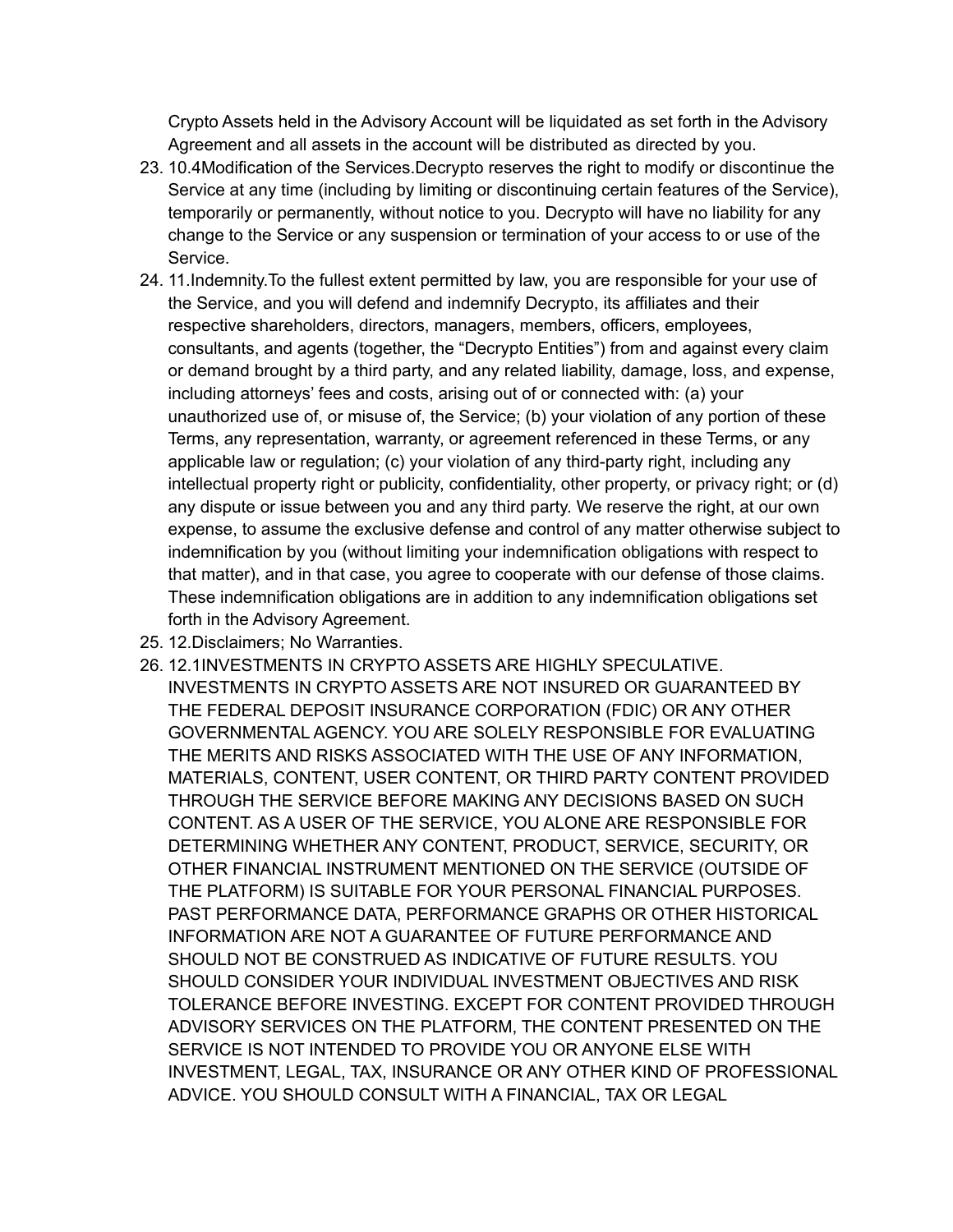PROFESSIONAL FOR ADVICE REGARDING YOUR SPECIFIC FINANCIAL, TAX OR LEGAL POSITIONS AND CIRCUMSTANCES.

- 27. 12.2THE SERVICE AND ALL MATERIALS AND CONTENT AVAILABLE THROUGH THE SERVICE ARE PROVIDED "AS IS" AND ON AN "AS AVAILABLE" BASIS. EXCEPT AS SET FORTH IN THE ADVISORY AGREEMENT, Decrypto DISCLAIMS ALL WARRANTIES OF ANY KIND, WHETHER EXPRESS OR IMPLIED, RELATING TO THE SERVICE AND ALL MATERIALS AND CONTENT AVAILABLE THROUGH THE SERVICE, INCLUDING: (A) ANY IMPLIED WARRANTY OF MERCHANTABILITY, FITNESS FOR A PARTICULAR PURPOSE, TITLE, QUIET ENJOYMENT, OR NON-INFRINGEMENT; AND (B) ANY WARRANTY ARISING OUT OF COURSE OF DEALING, USAGE, OR TRADE. EXCEPT AS SET FORTH IN THE ADVISORY AGREEMENT, Decrypto DOES NOT WARRANT THAT THE SERVICE OR ANY PORTION OF THE SERVICE, OR ANY MATERIALS OR CONTENT OFFERED THROUGH THE SERVICE, WILL BE UNINTERRUPTED, TIMELY, SECURE, OR FREE OF ERRORS, VIRUSES, OR OTHER HARMFUL COMPONENTS, AND Decrypto DOES NOT WARRANT THAT ANY OF THOSE ISSUES WILL BE CORRECTED.
- 28. 12.3EXCEPT AS SET FORTH IN THE ADVISORY AGREEMENT, NO ADVICE OR INFORMATION, WHETHER ORAL OR WRITTEN, OBTAINED BY YOU FROM THE SERVICE OR Decrypto ENTITIES OR ANY MATERIALS OR CONTENT AVAILABLE THROUGH THE SERVICE WILL CREATE ANY WARRANTY REGARDING ANY OF THE Decrypto ENTITIES OR THE SERVICE THAT IS NOT EXPRESSLY STATED IN THESE TERMS. WE ARE NOT RESPONSIBLE FOR ANY DAMAGE THAT MAY RESULT FROM THE SERVICE AND YOUR DEALING WITH ANY OTHER SERVICE USER. YOU UNDERSTAND AND AGREE THAT YOU USE ANY PORTION OF THE SERVICE AT YOUR OWN DISCRETION AND RISK, AND THAT WE ARE NOT RESPONSIBLE FOR ANY DAMAGE TO YOUR PROPERTY (INCLUDING YOUR COMPUTER SYSTEM OR MOBILE DEVICE USED IN CONNECTION WITH THE SERVICE) OR ANY LOSS OF DATA, INCLUDING USER CONTENT.
- 29. 12.4THE LIMITATIONS, EXCLUSIONS, AND DISCLAIMERS IN THIS SECTION 12 APPLY TO THE FULLEST EXTENT PERMITTED BY LAW. Decrypto does not disclaim any warranty or other right that Decrypto is prohibited from disclaiming any legal rights under applicable U.S. federal securities laws or any other under applicable law whose applicability is not permitted to be contractually waived.
- 30. 13.Limitation of Liability.
- 31. 13.113.1 TO THE FULLEST EXTENT PERMITTED BY LAW, IN NO EVENT WILL THE Decrypto ENTITIES BE LIABLE TO YOU FOR ANY INDIRECT, INCIDENTAL, SPECIAL, CONSEQUENTIAL OR PUNITIVE DAMAGES (INCLUDING DAMAGES FOR LOSS OF PROFITS, GOODWILL, OR ANY OTHER INTANGIBLE LOSS) ARISING OUT OF OR RELATING TO YOUR ACCESS TO OR USE OF, OR YOUR INABILITY TO ACCESS OR USE, THE SERVICE OR ANY MATERIALS OR CONTENT ON THE SERVICE, WHETHER BASED ON WARRANTY, CONTRACT, TORT (INCLUDING NEGLIGENCE), STATUTE, OR ANY OTHER LEGAL THEORY, AND WHETHER OR NOT ANY Decrypto ENTITY HAS BEEN INFORMED OF THE POSSIBILITY OF DAMAGE. EXCEPT AS PROVIDED IN SECTION 14.6, AS SET FORTH IN THE ADVISORY AGREEMENT,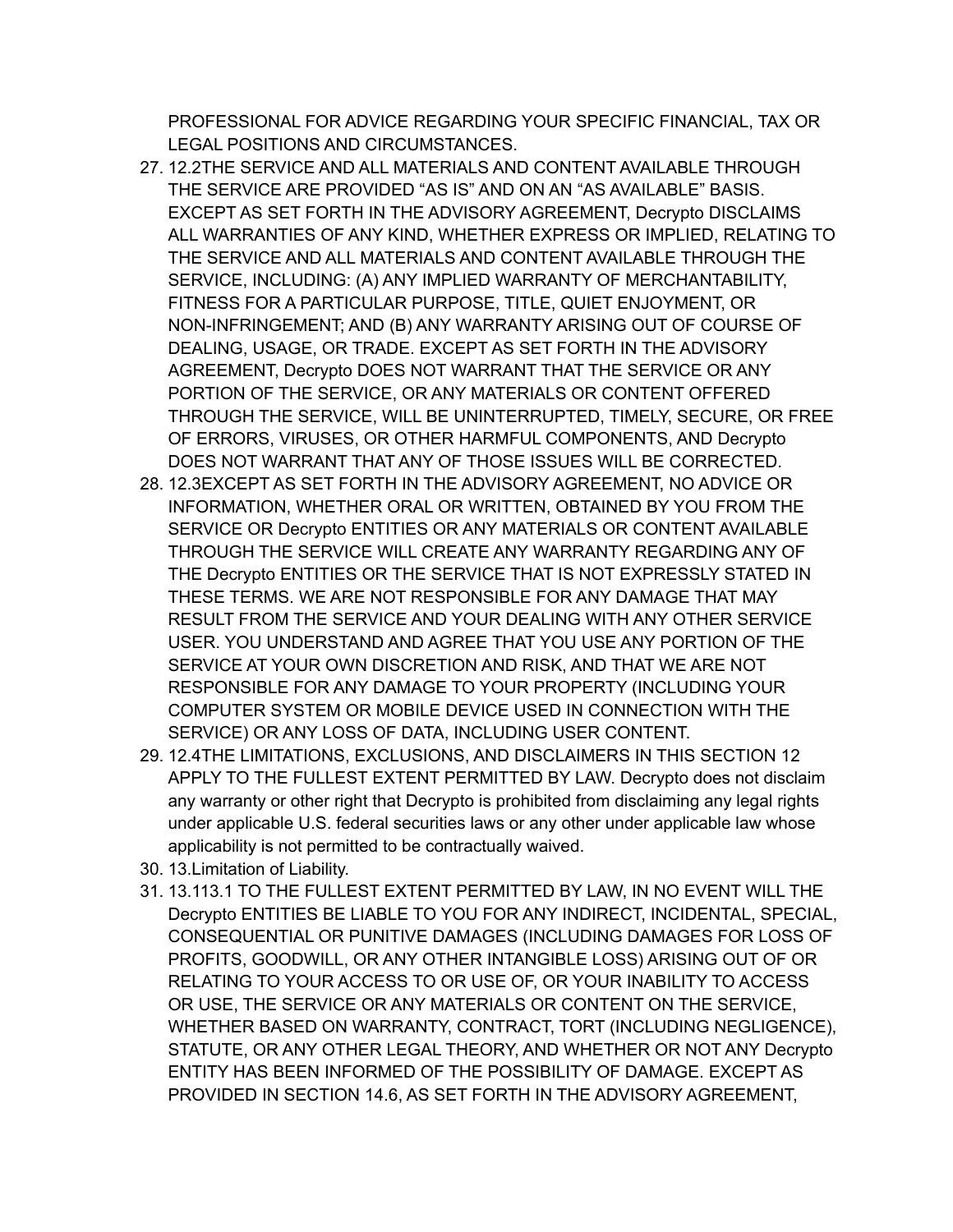AND TO THE FULLEST EXTENT PERMITTED BY LAW, THE AGGREGATE LIABILITY OF THE Decrypto ENTITIES TO YOU FOR ALL CLAIMS ARISING OUT OF OR RELATING TO THE USE OF OR ANY INABILITY TO USE ANY PORTION OF THE SERVICE OR OTHERWISE UNDER THESE TERMS, WHETHER IN CONTRACT, TORT, OR OTHERWISE, IS LIMITED TO ACTUAL EXPENSES, LOSSES, DAMAGES, LIABILITIES, DEMANDS, CHARGES OR CLAIMS THAT ARE THE DIRECT RESULT OF AN ACT OR OMISSION TAKEN OR OMITTED BY Decrypto WHICH CONSTITUTES GROSS NEGLIGENCE, BAD FAITH OR WILLFUL MISCONDUCT, NOT TO EXCEED THE GREATER OF: (A) THE AMOUNT YOU HAVE PAID TO Decrypto FOR ACCESS TO AND USE OF THE SERVICE IN THE 12 MONTHS PRIOR TO THE EVENT OR CIRCUMSTANCE GIVING RISE TO CLAIM; OR (B) \$100.

- 32. 13.213.2 EACH PROVISION OF THESE TERMS THAT PROVIDES FOR A LIMITATION OF LIABILITY, DISCLAIMER OF WARRANTIES, OR EXCLUSION OF DAMAGES IS INTENDED TO AND DOES ALLOCATE THE RISKS BETWEEN THE PARTIES UNDER THESE TERMS. THIS ALLOCATION IS AN ESSENTIAL ELEMENT OF THE BASIS OF THE BARGAIN BETWEEN THE PARTIES. EACH OF THESE PROVISIONS IS SEVERABLE AND INDEPENDENT OF ALL OTHER PROVISIONS OF THESE TERMS. THE LIMITATIONS IN THIS SECTION 13 WILL APPLY EVEN IF ANY LIMITED REMEDY FAILS OF ITS ESSENTIAL PURPOSE.
- 33. 14Dispute Resolution and Arbitration.
- 34. 14.1Generally.In the interest of resolving disputes between you and Decrypto in the most expedient and cost effective manner, and except as described in Section 14.2 and 14.3, you and Decrypto agree that every dispute arising in connection with these Terms will be resolved by binding arbitration. Arbitration is less formal than a lawsuit in court. Arbitration uses a neutral arbitrator instead of a judge or jury, may allow for more limited discovery than in court, and can be subject to very limited review by courts. Arbitrators can award the same damages and relief that a court can award. This agreement to arbitrate disputes includes all claims arising out of or relating to any aspect of these Terms, whether based in contract, tort, statute, fraud, misrepresentation, or any other legal theory, and regardless of whether a claim arises during or after the termination of these Terms. YOU UNDERSTAND AND AGREE THAT, BY ENTERING INTO THESE TERMS, YOU AND Decrypto ARE EACH WAIVING THE RIGHT TO A TRIAL BY JURY OR TO PARTICIPATE IN A CLASS ACTION. Notwithstanding the foregoing, this Section 14 is not intended to resolve disputes arising out of the Platform. Such disputes are to be resolved as set forth in the Advisory Agreement.
- 35. 14.2Exceptions.Despite the provisions of Section 14.1, nothing in these Terms will be deemed to waive, preclude, or otherwise limit the right of either party to: (a) bring an individual action in small claims court; (b) pursue an enforcement action through the applicable federal, state, or local agency if that action is available; (c) seek injunctive relief in a court of law in aid of arbitration; or (d) to file suit in a court of law to address an intellectual property infringement claim.
- 36. 14.3Opt-Out.If you do not wish to resolve disputes by binding arbitration, you may opt out of the provisions of this Section 14 within 30 days after the date that you agree to these Terms by sending a letter to Decrypto Digital ltd., Attention: Legal Department –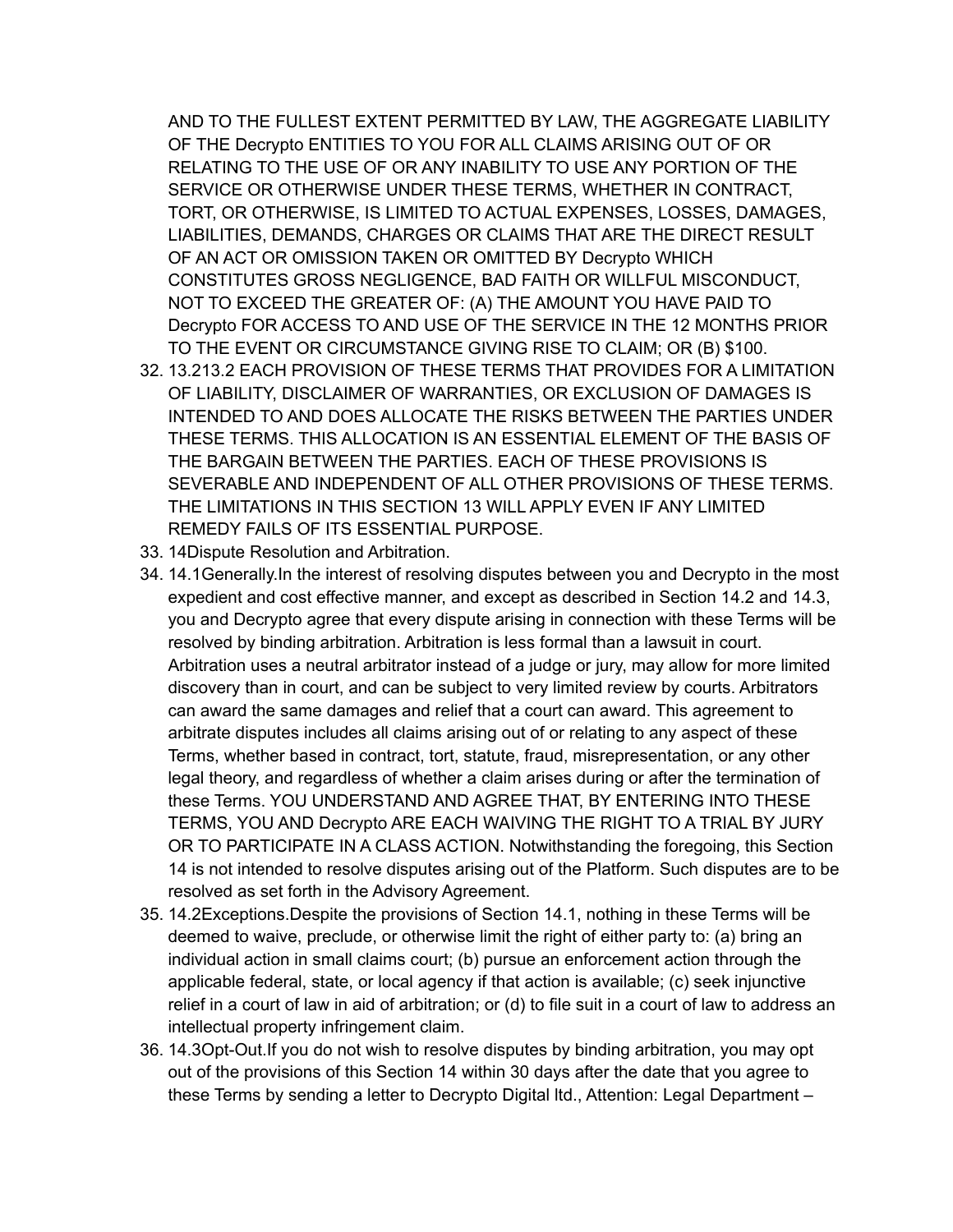Arbitration Opt-Out, 1037 NE 65th Street, #82225, New York, NY 98115 that specifies: your full legal name, the email address associated with your account on the Service, and a statement that you wish to opt out of arbitration ("Opt-Out Notice"). Once Decrypto receives your Opt-Out Notice, this Section 14 will be void and any action arising out of these Terms will be resolved as set forth in Section 15.2. The remaining provisions of these Terms will not be affected by your Opt-Out Notice.

- 37. 14.4Arbitrator.Any arbitration between you and Decrypto will be settled under the Federal Arbitration Act and administered by Judicial Arbitration and Mediation Services ("JAMS") under JAMS' Rules and Procedures (the "JAMS' Rules"), as modified by these Terms. The JAMS' Rules and additional information about JAMS are available on the JAMS' website or by contacting Decrypto. The arbitrator has exclusive authority to resolve any dispute relating to the interpretation, applicability, or enforceability of this binding arbitration agreement. The arbitration shall be conducted by a retired judge who is experienced in resolving disputes regarding the investment business. The Parties agree that the arbitrator shall apply the substantive law of Washington to all state law claims, that limited discovery shall be conducted in accordance with JAMS' Rules, and that the arbitrator may not award punitive or exemplary damages, unless (but only to the extent that) such damages are required by statute to be an available remedy for any of the specific claims asserted.
- 38. 14.6Fees.If you commence arbitration in accordance with these Terms, Decrypto will reimburse you for your payment of the filing fee, unless your claim is for more than US\$10,000, in which case the payment of any fees will be decided by the JAMS' Rules. Any arbitration hearing will take place at a location to be agreed upon in King County, Washington, but if the claim is for US\$10,000 or less, you may choose whether the arbitration will be conducted: (a) solely on the basis of documents submitted to the arbitrator; (b) through a non-appearance based telephone hearing; or (c) by an in-person hearing as established by the JAMS' Rules in the county of your billing address. If the arbitrator finds that either the substance of your claim or the relief sought in the Demand is frivolous or brought for an improper purpose (as measured by the standards set forth in Federal Rule of Civil Procedure 11(b)), then the payment of all fees will be governed by JAMS' Rules. In that case, you agree to reimburse Decrypto for all monies previously disbursed by it that are otherwise your obligation to pay under the JAMS Rules. Regardless of the manner in which the arbitration is conducted, the arbitrator must issue a reasoned written decision sufficient to explain the essential findings and conclusions on which the decision and award, if any, are based. The arbitrator may make rulings and resolve disputes as to the payment and reimbursement of fees or expenses at any time during the proceeding and upon request from either party made within 14 days of the arbitrator's ruling on the merits. The Parties understand that the right to appeal or to seek modification of any ruling or award by the arbitrator is severely limited under state and federal law. Any award rendered by the arbitrator shall be final and binding, and judgment may be entered on it in any court of competent jurisdiction as provided by law. 39. 14.7No Class Actions.YOU AND Decrypto AGREE THAT EACH MAY BRING CLAIMS AGAINST THE OTHER ONLY IN YOUR OR ITS INDIVIDUAL CAPACITY AND NOT AS A PLAINTIFF OR CLASS MEMBER IN ANY PURPORTED CLASS OR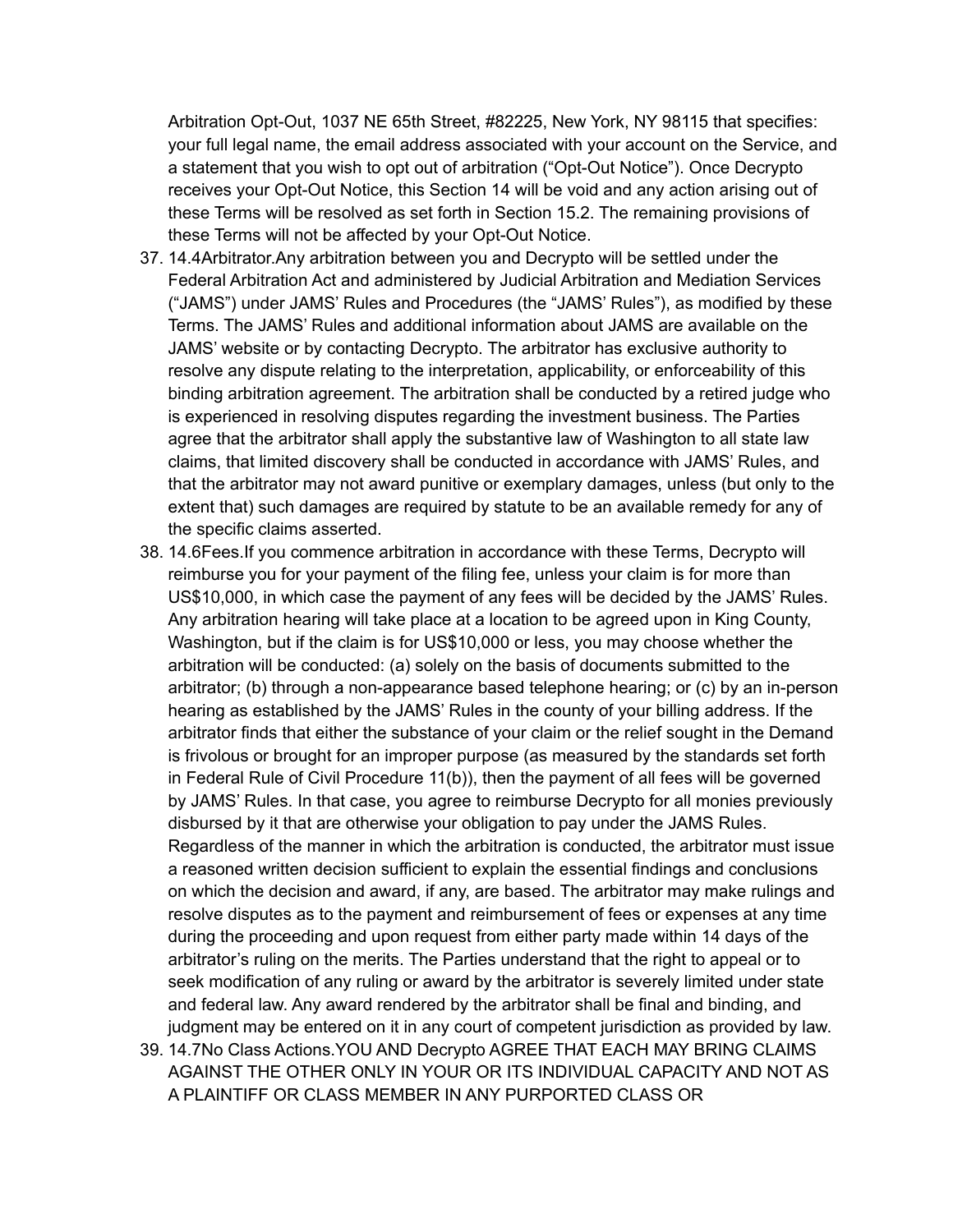REPRESENTATIVE PROCEEDING. Further, unless both you and Decrypto agree otherwise, the arbitrator may not consolidate more than one person's claims, and may not otherwise preside over any form of a representative or class proceeding.

- 40. 14.8Modifications to this Arbitration Provision.If Decrypto makes any future change to this arbitration provision, other than a change to Decrypto's address for Notice of Arbitration, you may reject the change by sending us written notice within 30 days of the change to Decrypto's address for Notice of Arbitration, in which case your account with Decrypto will be immediately terminated and this arbitration provision, as in effect immediately prior to the changes you rejected will survive.
- 41. 14.9Enforceability.If Section 14.7 or the entirety of this Section 14 is found to be unenforceable, or if Decrypto receives an Opt-Out Notice from you, then the entirety of this Section 14 will be null and void and, in that case, the exclusive jurisdiction and venue described in Section 15.2 will govern any action arising out of or related to these Terms.
- 42. 15.Miscellaneous.
- 43. 15.1General Terms.These Terms, together with the Privacy Policy and any other agreements expressly incorporated by reference into these Terms, are the entire and exclusive understanding and agreement between you and Decrypto regarding your use of the Service. You may not assign or transfer these Terms or your rights under these Terms, in whole or in part, by operation of law or otherwise, without our prior written consent. We may assign these Terms at any time without notice or consent. The failure to require performance of any provision will not affect our right to require performance at any other time after that, nor will a waiver by us of any breach or default of these Terms, or any provision of these Terms, be a waiver of any subsequent breach or default or a waiver of the provision itself. Use of Section headers in these Terms is for convenience only and will not have any impact on the interpretation of any provision. Throughout these Terms the use of the word "including" means "including but not limited to." If any part of these Terms is held to be invalid or unenforceable, the unenforceable part will be given effect to the greatest extent possible, and the remaining parts will remain in full force and effect.
- 44. 15.2Governing Law.These Terms are governed by the laws of the State of Delaware without regard to conflict of law principles. You and Decrypto submit to the personal and exclusive jurisdiction of the state courts and federal courts located within King County, Washington for resolution of any lawsuit or court proceeding permitted under these Terms. Disputes shall not be resolved in any other forum or venue. We operate the Service from our offices in Washington, and we make no representation that Materials included in the Service are appropriate or available for use in other locations.
- 45. 15.3Privacy Policy.Please read the Decrypto Privacy Policy https://decrypto.com/legal/privacy (the "Privacy Policy") carefully for information relating to our collection, use, storage, and disclosure of your personal information. The Decrypto Privacy Policy is incorporated by this reference into, and made a part of, these Terms.
- 46. 15.4Additional Terms.Your use of the Service is subject to all additional terms, policies, rules, or guidelines applicable to the Service or certain features of the Service that we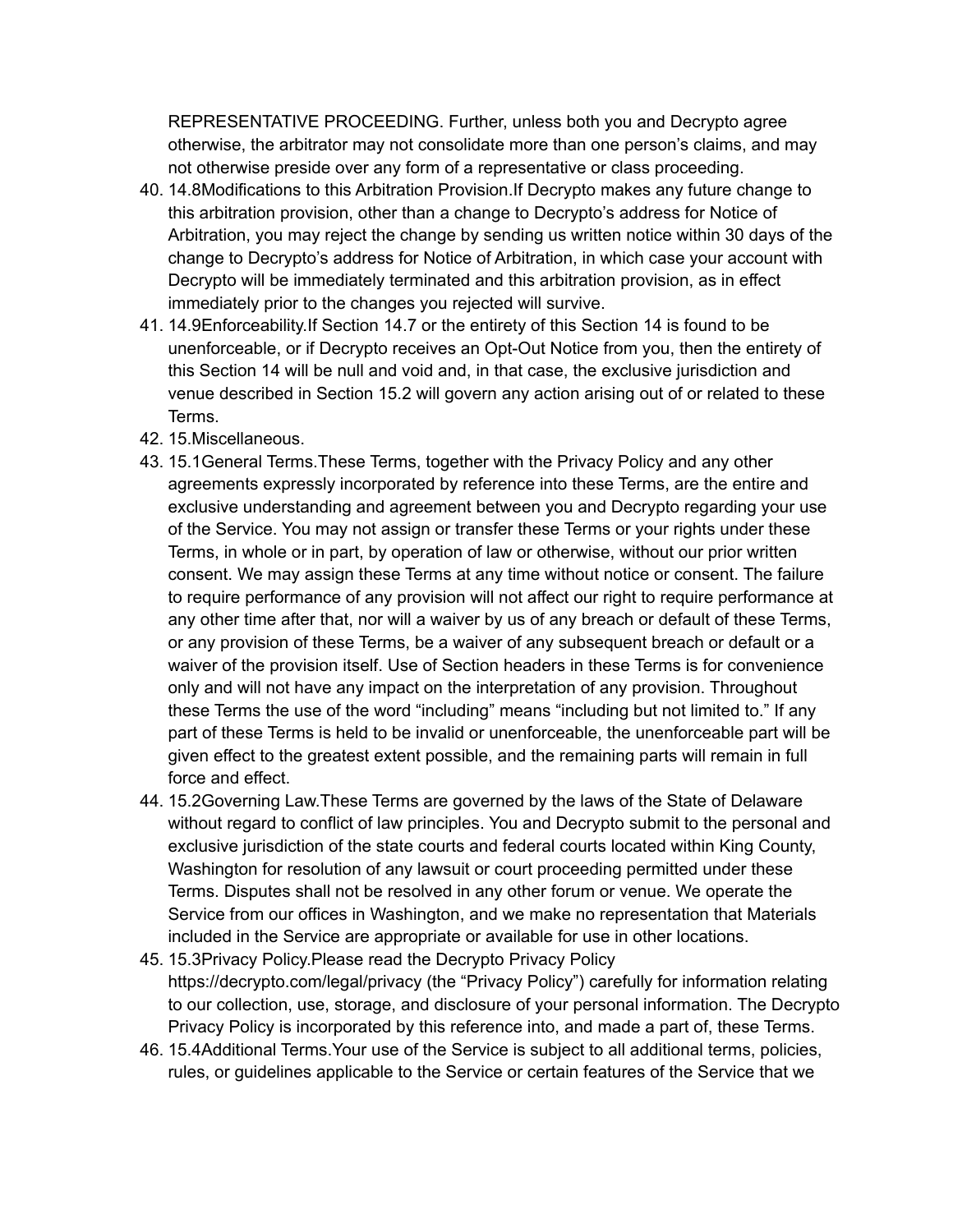may post on or link to from the Service (the "Additional Terms"). All Additional Terms are incorporated by this reference into, and made a part of, these Terms.

- 47. 15.5Consent to Electronic Communications.By using the Service, you consent to receiving certain electronic communications from us as further described in our Privacy Policy. Please read our Privacy Policy to learn more about our electronic communications practices. You agree that any notices, agreements, disclosures, or other communications that we send to you electronically will satisfy any legal communication requirements, including that those communications be in writing.
- 48. 15.6Contact Information.The Service is offered by Decrypto Digital ltd., located at 1037 NE 65th Street, #82225, NY, NewYok 98115. You may contact us by sending correspondence to that address or by emailing us at support@decrypto.com.
- 49. 15.7Notice to California Residents.If you are a California resident, under California Civil Code Section 1789.3, you may contact the Complaint Assistance Unit of the Division of Consumer Services of the California Department of Consumer Affairs in writing at 1625 N. Market Blvd., Suite S-202, Sacramento, California 95834, or by telephone at +1-800-952-5210 in order to resolve a complaint regarding the Service or to receive further information regarding use of the Service.
- 50. 15.8No Support.We are under no obligation to provide support for the Service. In instances where we may offer support, the support will be subject to published policies.
- 51. 15.9International Use.The Service is intended for visitors located within the United States. We make no representation that the Service is appropriate or available for use outside of the United States. Access to the Service from countries or territories or by individuals where such access is illegal is prohibited.
- 52. 16.Notice Regarding Apple.This Section 16 only applies to the extent you are using our mobile application on an iOS device. You acknowledge that these Terms are between you and Decrypto only, not with Apple Inc. ("Apple"), and Apple is not responsible for the Service or the content of it. Apple has no obligation to furnish any maintenance and support services with respect to the Service. If the Service fails to conform to any applicable warranty, you may notify Apple, and Apple will refund any applicable purchase price for the mobile application to you. To the maximum extent permitted by applicable law, Apple has no other warranty obligation with respect to the Service. Apple is not responsible for addressing any claims by you or any third party relating to the Service or your possession and/or use of the Service, including: (1) product liability claims; (2) any claim that the Service fails to conform to any applicable legal or regulatory requirement; or (3) claims arising under consumer protection or similar legislation. Apple is not responsible for the investigation, defense, settlement, and discharge of any third-party claim that the Service and/or your possession and use of the Service infringe a third party's intellectual property rights. You agree to comply with any applicable third-party terms when using the Service. Apple and Apple's subsidiaries are third-party beneficiaries of these Terms, and upon your acceptance of these Terms, Apple will have the right (and will be deemed to have accepted the right) to enforce these Terms against you as a third-party beneficiary of these Terms. You hereby represent and warrant that: (a) you are not located in a country that is subject to a U.S. Government embargo or that